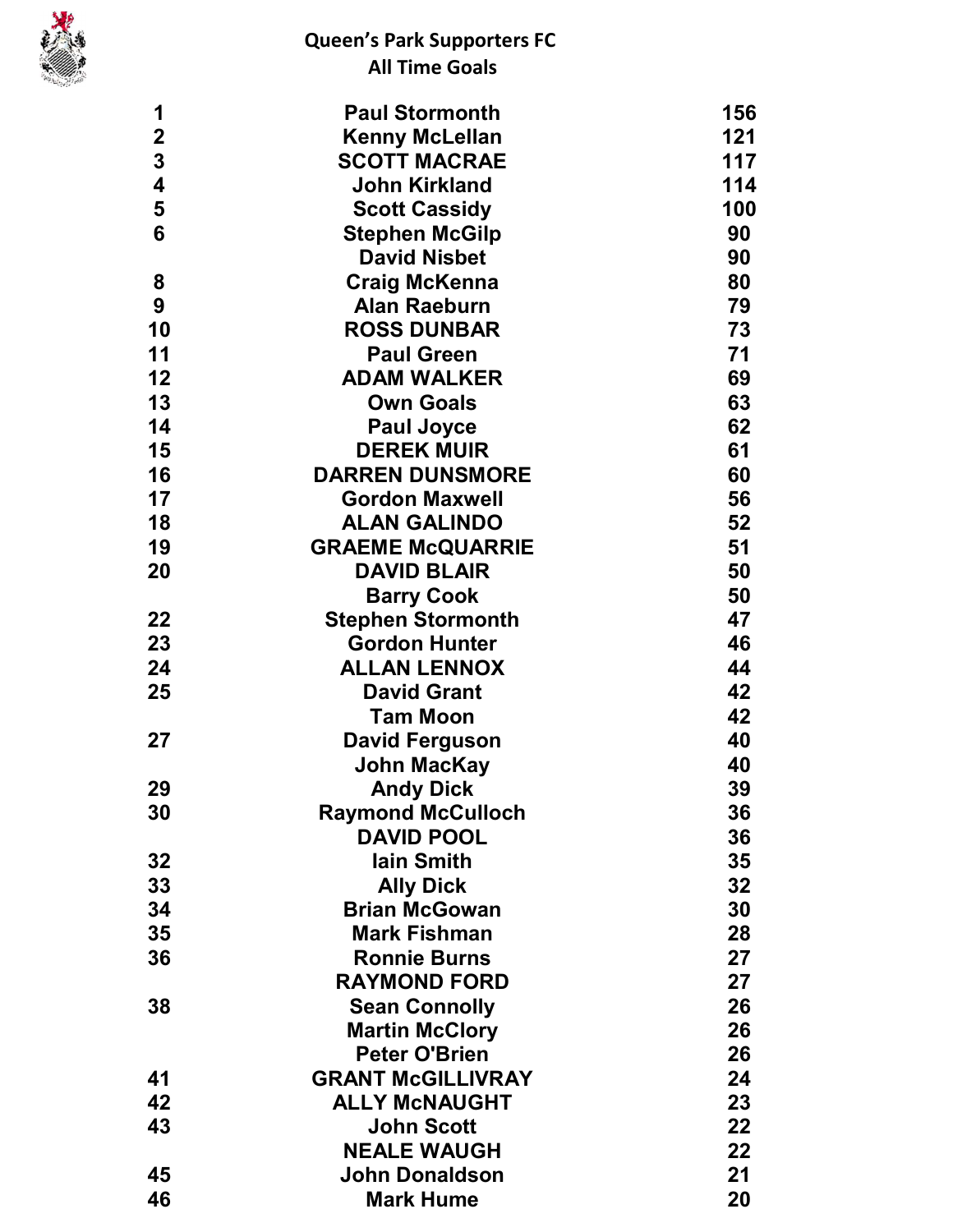

|    | <b>Gavin Hunter</b>       | 20             |
|----|---------------------------|----------------|
| 48 | <b>Stephen King</b>       | 19             |
| 49 | <b>Stephen Fox</b>        | 18             |
|    | <b>Gary Lyle</b>          | 18             |
| 51 | <b>ANDY MCNAUGHT JNR</b>  | 17             |
| 52 | <b>Alan Dickson</b>       | 15             |
|    | <b>Jordan Walker</b>      | 15             |
| 54 | <b>Craig Smith</b>        | 14             |
| 55 | <b>Roddy Davidson</b>     | 13             |
|    | <b>GARY DUNCAN</b>        | 13             |
| 57 | <b>Neil McAllister</b>    | 12             |
|    | <b>CRAIG McQUARRIE</b>    | 12             |
|    | <b>David Wilson</b>       | 12             |
|    | <b>Stephen Wozencroft</b> | 12             |
| 61 | <b>Marc Cairney</b>       | 11             |
|    | <b>John Crosbie</b>       | 11             |
|    | <b>ROSS POLLOCK</b>       | 11             |
| 64 | <b>Owen Grain</b>         | 10             |
| 65 | <b>John Drennan</b>       | 9              |
|    | <b>Arthur McCue</b>       | 9              |
| 67 | <b>ADAM ELLSWORTH</b>     | 8              |
|    | <b>KIERAN FRIEL</b>       | 8              |
|    | <b>George Gordon</b>      | 8              |
|    | <b>Alan Main</b>          | 8              |
|    | <b>Steven Steell</b>      | 8              |
|    | lan Welsh                 | 8              |
| 72 | <b>ELLIOT BRYSON</b>      | $\overline{7}$ |
|    | lan Gibson                | $\overline{7}$ |
|    | <b>Robert Graham</b>      | 7              |
|    | <b>Stuart Lambert</b>     | 7              |
|    | <b>Colin McGowan</b>      | 7              |
|    | <b>Tony McGuire</b>       | 7              |
|    | <b>Mark Morrison</b>      | 7              |
|    | <b>DREW OMAND</b>         | 7              |
| 81 | <b>FRASER ANDERSON</b>    | 6              |
|    | <b>Hector Cook</b>        | 6              |
|    | <b>Mark Finlayson</b>     | 6              |
|    | <b>Colin Higgins</b>      | 6              |
|    | <b>Rab MacDonald</b>      | 6              |
|    | <b>Adam McLean</b>        | 6              |
|    | <b>Danny McFarlane</b>    | 6              |
| 88 | <b>CALUM COLQUHOUN</b>    | 5              |
|    | lan Fitzpatrick           |                |
|    | <b>Ross MacDougall</b>    | $\frac{5}{5}$  |
|    | <b>Fraser Marr</b>        |                |
|    | <b>SEAN MERRICK</b>       | 5              |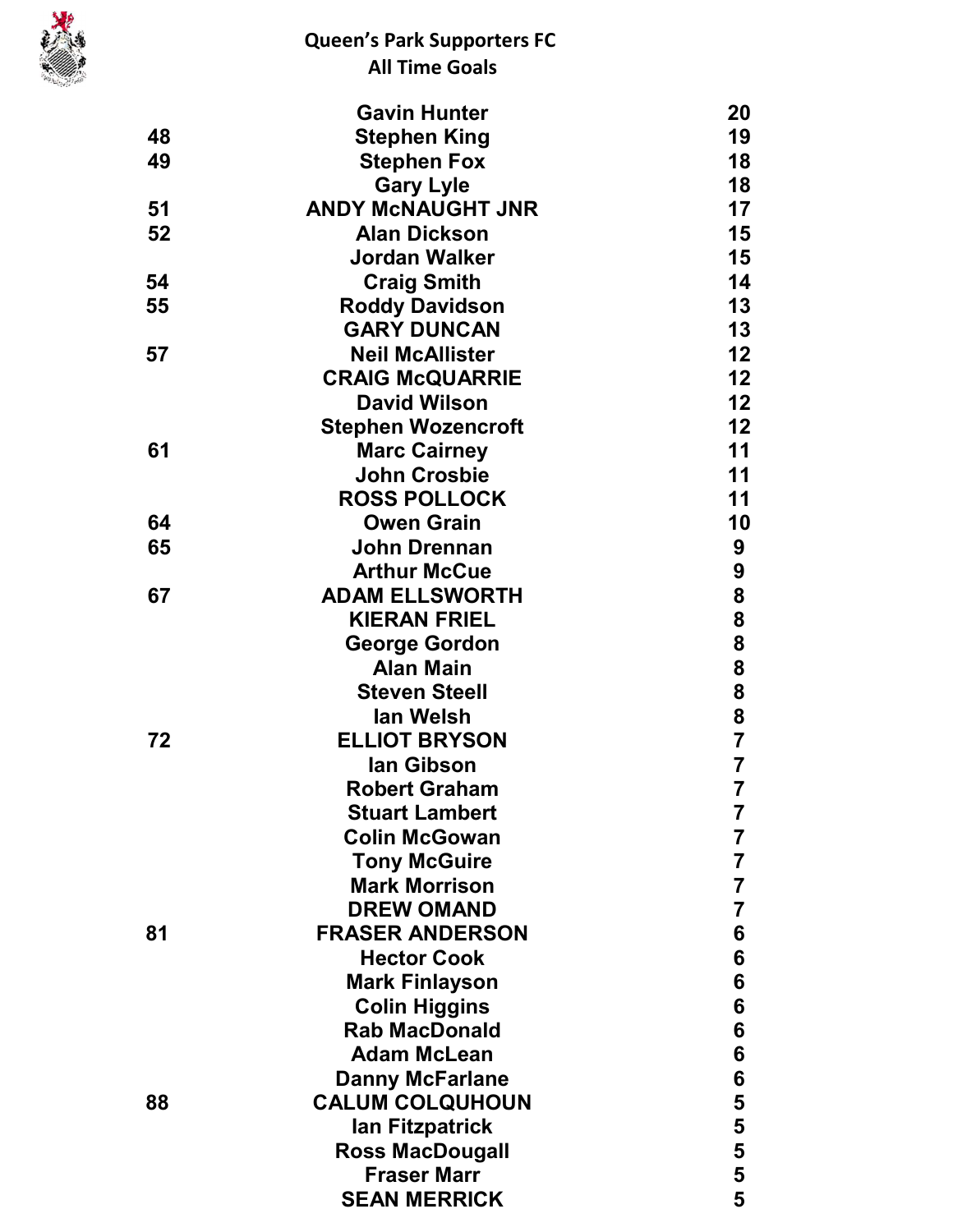

|     | <b>ALLY MILLAR</b>          | 5                                          |
|-----|-----------------------------|--------------------------------------------|
|     | <b>Stephen Nugent</b>       | 5                                          |
|     | <b>ADAM ROGAN</b>           | 5                                          |
|     | <b>Marcin Szamocki</b>      | 5                                          |
|     | <b>David Walker</b>         | 5                                          |
|     | <b>Gerry Ward</b>           | 5                                          |
| 99  | lain Campbell               | 4                                          |
|     | <b>Graeme Craig</b>         | 4                                          |
|     | <b>Mark Deane</b>           | 4                                          |
|     | <b>Kevin Devine</b>         | 4                                          |
|     | <b>ALLAN MacKENZIE</b>      | 4                                          |
|     | <b>KIERAN MCMILLAN</b>      | 4                                          |
|     | <b>Michael Monti</b>        | 4                                          |
|     | <b>Stewart Paterson</b>     | 4                                          |
|     | <b>Max Samson</b>           | 4                                          |
|     | <b>Barry Sweeney</b>        | 4                                          |
| 109 | <b>Pietr Aleksandrowicz</b> |                                            |
|     | <b>Scott Bell</b>           | $\frac{3}{3}$                              |
|     | <b>Stephen Din</b>          |                                            |
|     | <b>Alastair Dorward</b>     |                                            |
|     | <b>Richard James</b>        | $\begin{array}{c} 3 \\ 3 \\ 3 \end{array}$ |
|     | <b>Steven Lilley</b>        |                                            |
|     | <b>TIERNAN MCENROE</b>      | 3                                          |
|     | <b>Stuart McKinven</b>      |                                            |
|     | <b>Darren O'Neill</b>       | $\frac{3}{3}$                              |
|     | <b>Logan Taylor</b>         | 3                                          |
|     | <b>JAMES WILLIAMS</b>       | 3                                          |
| 120 | <b>Chris Boyle</b>          | $\overline{\mathbf{2}}$                    |
|     | <b>Fred Crompton</b>        | $\overline{2}$                             |
|     | <b>Dan Dickson</b>          | $\mathbf 2$                                |
|     | <b>Phil Greenwell</b>       | $\mathbf 2$                                |
|     | <b>LEWIS HAWTHORN</b>       | $\mathbf 2$                                |
|     | <b>ANDY MACKENZIE</b>       | $\mathbf{2}$                               |
|     | <b>Gav McDonald</b>         | $\mathbf 2$                                |
|     | <b>ROSS McGILLIVRAY</b>     | $\mathbf 2$                                |
|     | <b>Paul Mullaney</b>        | $\mathbf 2$                                |
|     | <b>John Angus Munro</b>     | $\overline{\mathbf{2}}$                    |
|     | <b>Raphael O'Keeffe</b>     | $\mathbf{2}$                               |
|     | lan Raeburn                 | $\mathbf{2}$                               |
|     | <b>John Semple</b>          | $\overline{\mathbf{2}}$                    |
|     | <b>Colin Shepherd</b>       | $\mathbf 2$                                |
|     | <b>Neil Skinner</b>         | $\mathbf 2$                                |
|     | <b>Ronnie Smith</b>         | $\mathbf 2$                                |
|     | <b>Rafal Staniecki</b>      | $\mathbf 2$                                |
|     | <b>Jack Waugh</b>           | $\mathbf 2$                                |
|     |                             | $\overline{2}$                             |
|     | <b>Stuart Waugh</b>         |                                            |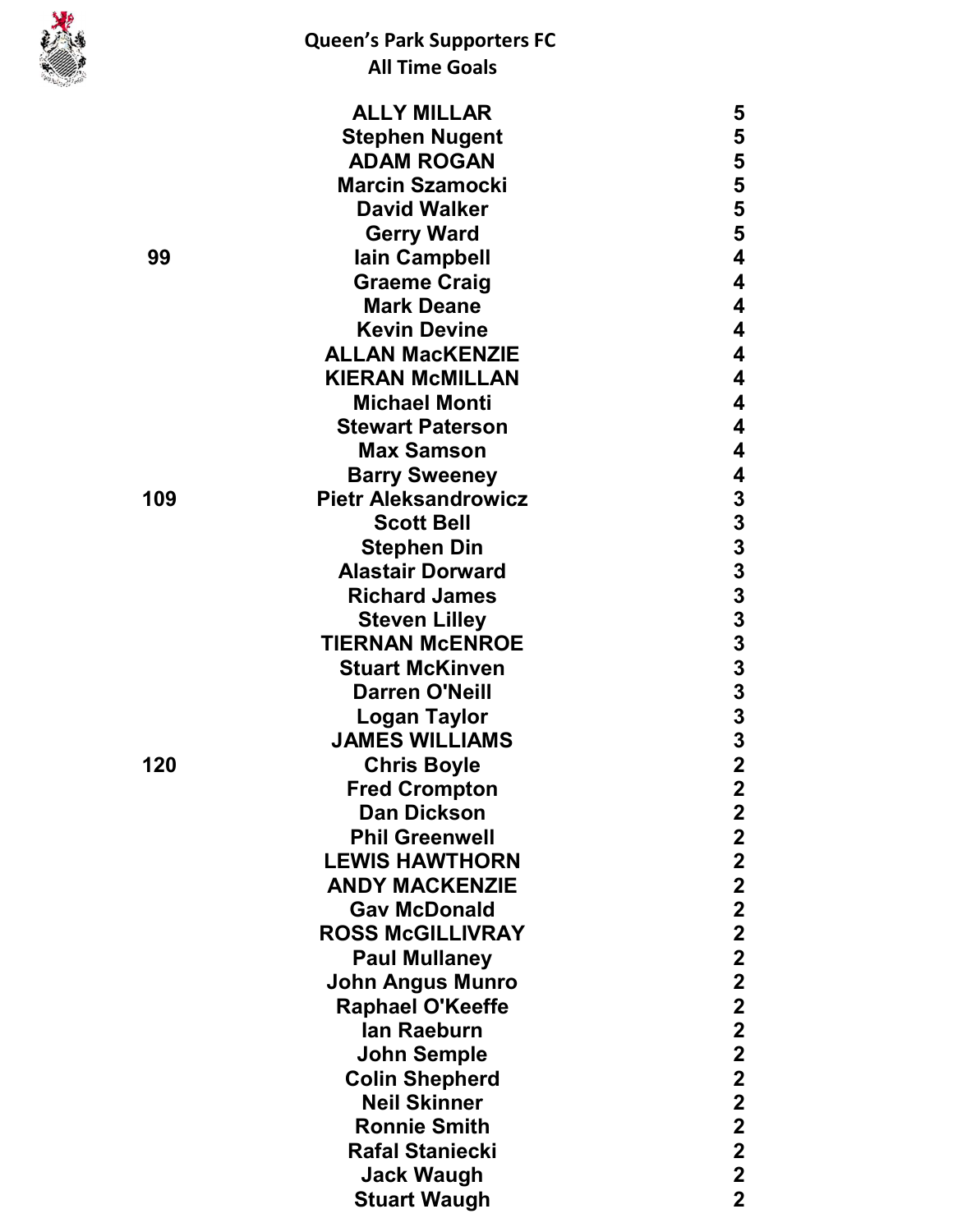

|   | <b>Callum Weir</b>      | 2           |  |
|---|-------------------------|-------------|--|
|   | <b>Alistair Wilson</b>  | $\mathbf 2$ |  |
| 1 | <b>Miguel Alcantar</b>  | 1           |  |
|   | <b>Mark Anderson</b>    | 1           |  |
|   | <b>Gregory Black</b>    | 1           |  |
|   | <b>Dave Brown</b>       | 1           |  |
|   | <b>Matthew Brown</b>    | 1           |  |
|   | <b>Darren Campbell</b>  | 1           |  |
|   | <b>Jim Carberry</b>     | 1           |  |
|   | <b>Gordon Church</b>    |             |  |
|   | <b>Joe Collins</b>      | 1           |  |
|   | <b>Gary Craig</b>       | 1           |  |
|   | <b>Mark Daly</b>        |             |  |
|   | <b>Simon Denham</b>     | 1           |  |
|   | <b>Ally Downie</b>      |             |  |
|   | <b>Ciaran Edelsten</b>  | 1           |  |
|   | <b>David Elder</b>      | 1           |  |
|   | <b>Steven Farrell</b>   | 1           |  |
|   | <b>John Gallagher</b>   | 1           |  |
|   | <b>Russell Greig</b>    |             |  |
|   | <b>Barry Hancock</b>    | 1           |  |
|   | <b>Martin Harvey</b>    | 1           |  |
|   | <b>Martin Kelly</b>     | 1           |  |
|   | <b>Lee Kilpatrick</b>   | 1           |  |
|   | <b>Scott Kilpatrick</b> |             |  |
|   | <b>Chris Kobylinski</b> | 1           |  |
|   | <b>Charlie Lowrie</b>   |             |  |
|   | <b>Tom McCann</b>       | 1           |  |
|   | <b>Ryan McCue</b>       | 1           |  |
|   | <b>Craig McDonald</b>   | 1           |  |
|   | <b>Colin McPherson</b>  |             |  |
|   | <b>Kieran Moynes</b>    |             |  |
|   | <b>Boyd Neil</b>        |             |  |
|   | <b>Mark O'Donnell</b>   | 1           |  |
|   | <b>Vishu Passi</b>      | 1           |  |
|   | <b>Ewan Raeburn</b>     | 1           |  |
|   | <b>Craig Scott</b>      |             |  |
|   | Craig Scott (2)         | 1           |  |
|   | <b>Robert Shimmons</b>  |             |  |
|   | <b>David Simpson</b>    | 1           |  |
|   | <b>Drew Sinclair</b>    | 1           |  |
|   | <b>Kevin Smith</b>      |             |  |
|   | <b>Colin Stewart</b>    | 1           |  |
|   | <b>Paul Stewart</b>     |             |  |
|   | <b>Gary Struth</b>      |             |  |
|   | <b>Gordon Swinburne</b> | 1           |  |
|   |                         |             |  |

1 4